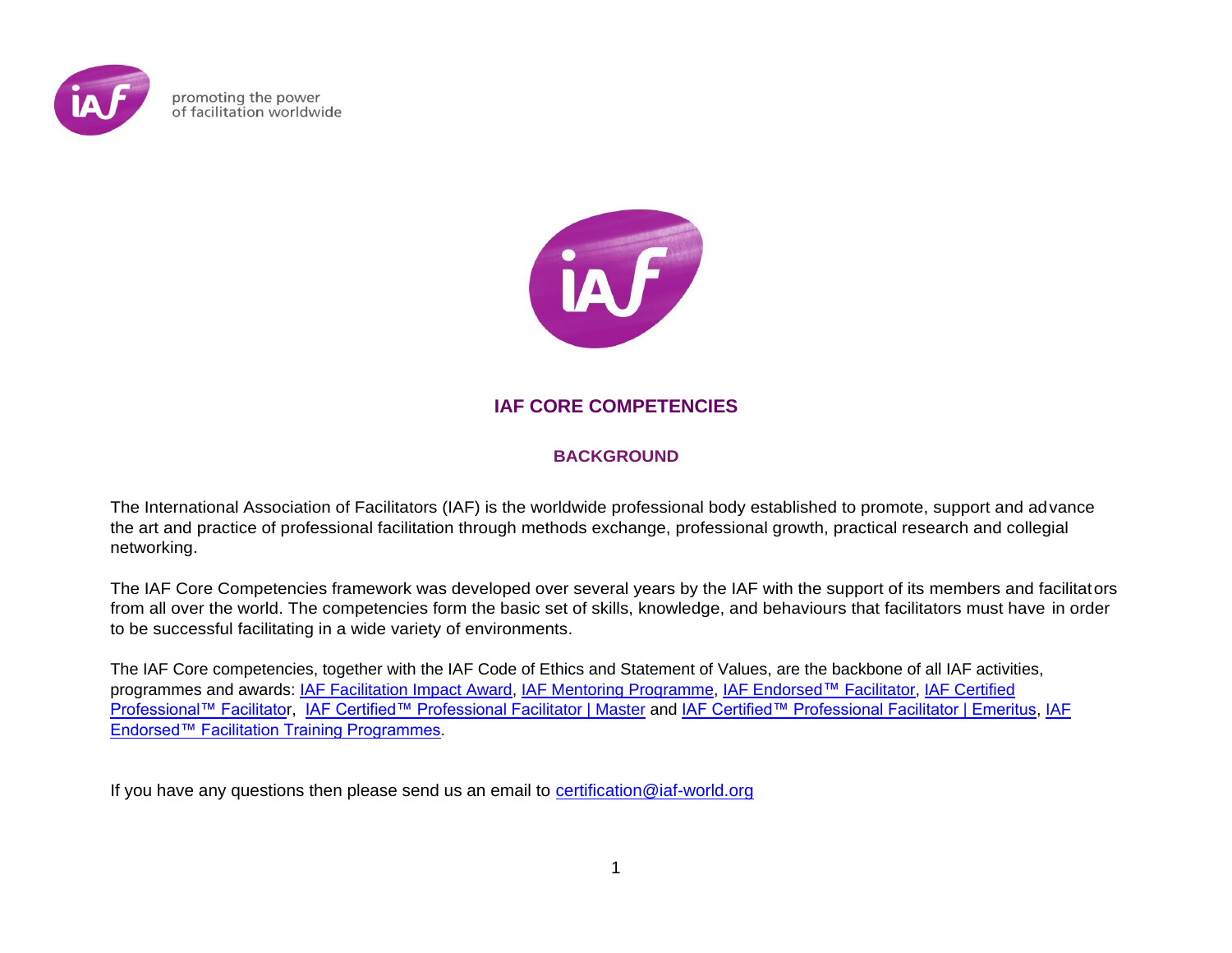

| A. Create Collaborative Client Relationships                                    |
|---------------------------------------------------------------------------------|
| 1. Develop working partnerships                                                 |
| Clarify mutual commitment                                                       |
| Develop consensus on tasks, deliverables, roles & responsibilities<br>$\bullet$ |
| Demonstrate collaborative values and processes                                  |
| 2. Design and customise processes to meet client needs                          |
| Analyse organisational environment                                              |
| Diagnose client need                                                            |
| Establish stakeholders' roles and level of involvement.                         |
| Create appropriate designs to achieve intended outcomes<br>$\bullet$            |
| Predefine quality outcomes with client                                          |
| Manage multi-session events effectively                                         |
| Contract with client for scope and deliverables                                 |
| Develop event plan                                                              |
| Deliver event effectively                                                       |
| Assess / evaluate client satisfaction at all stages of the event or project     |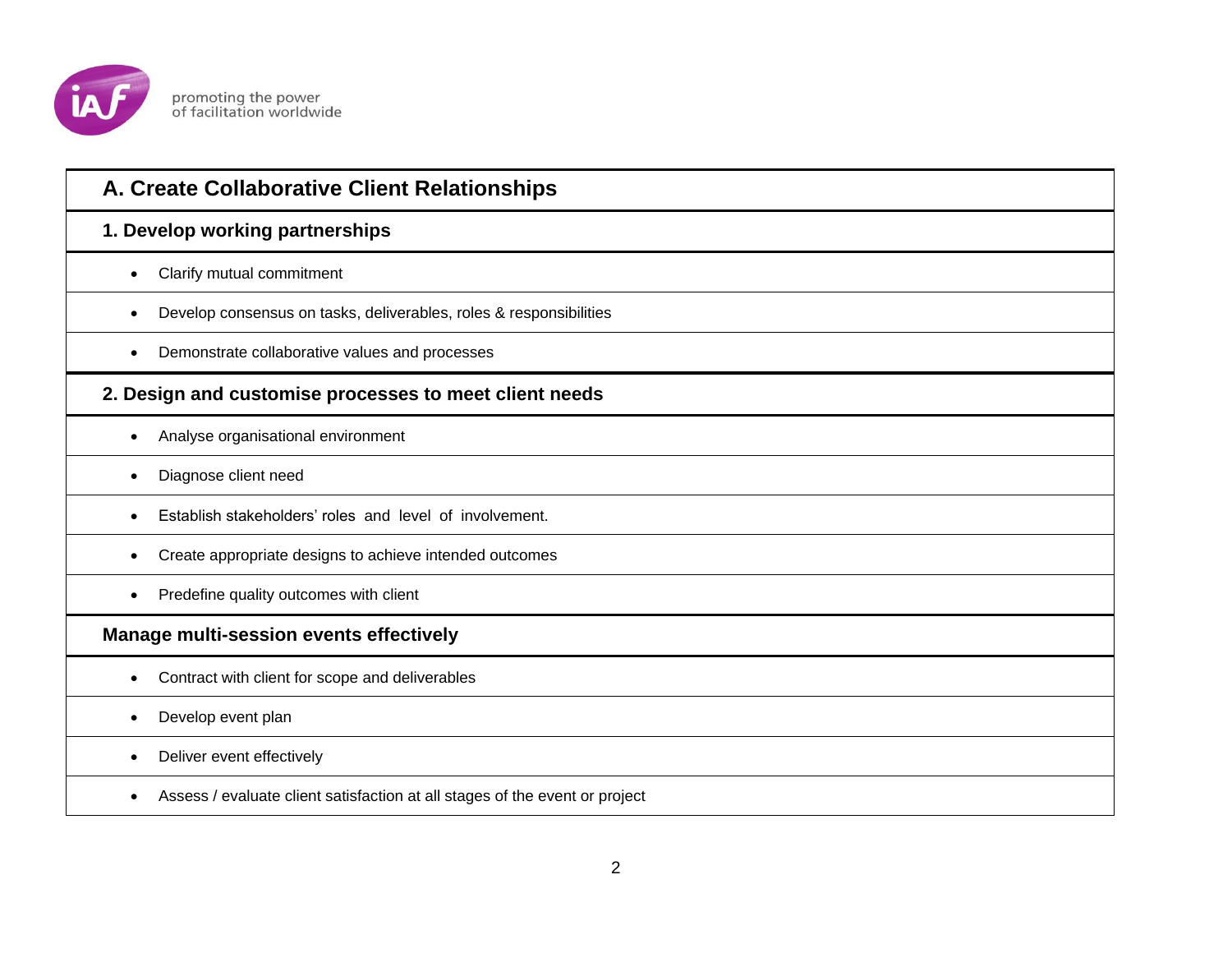

# **B. Plan Appropriate Group Processes**

# **1. Select clear methods and processes that**

- Foster open participation with respect for client culture and participant diversity
- Engage participants who have different approaches to learning and ways of processing information
- Achieve quality outcome that meets the needs of the client

#### **2. Prepare time and space to support group process**

- Arrange appropriate space and logistics to support the purpose of the meeting
- Plan effective use of time
- Provide appropriate atmosphere to support the purpose of sessions / meetings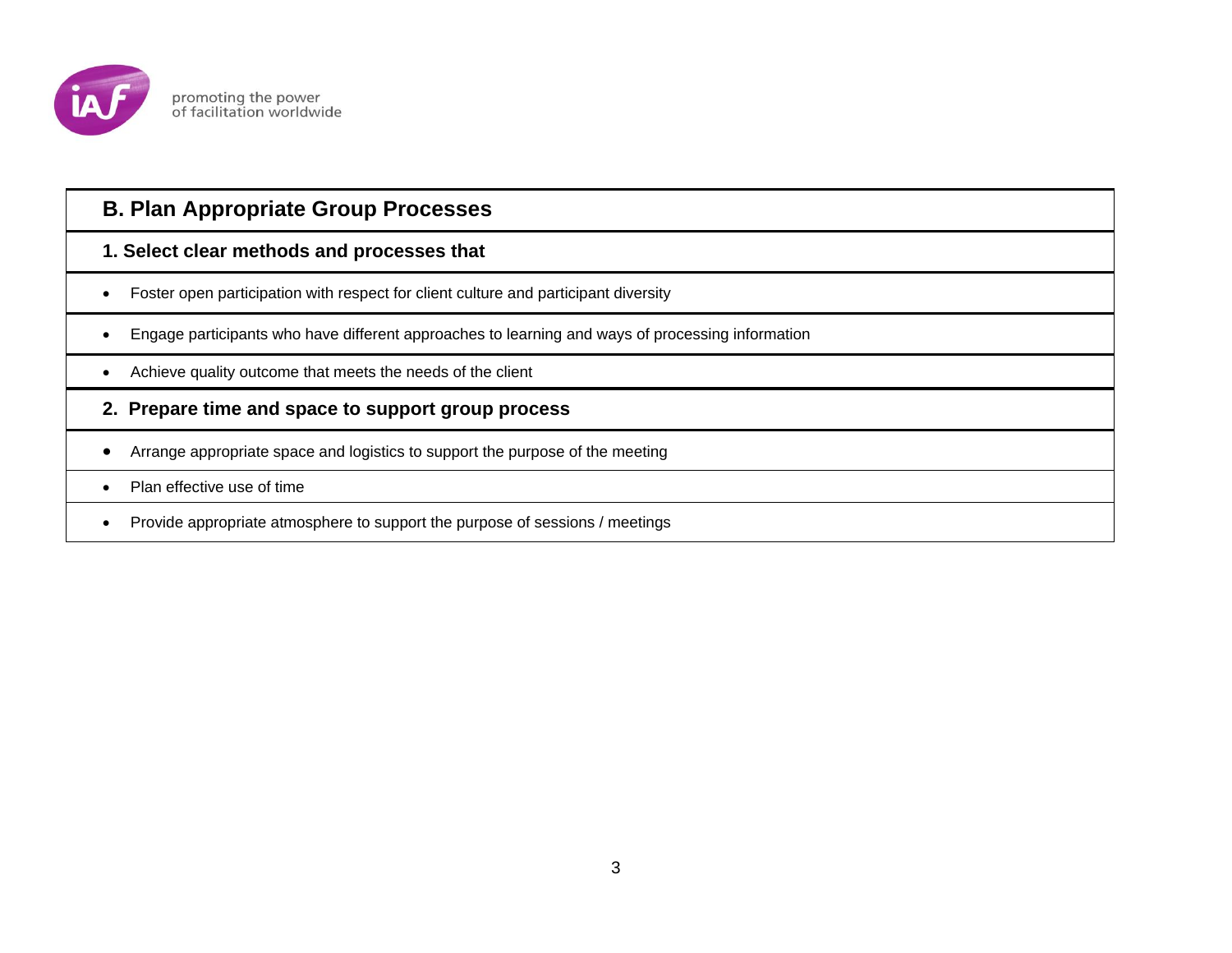

| <b>C. Create and Sustain a Participatory Environment</b>                         |
|----------------------------------------------------------------------------------|
| 1. Demonstrate effective participatory and interpersonal communication skills    |
| Apply a variety of participatory processes                                       |
| Demonstrate effective verbal communication skills                                |
| Develop rapport with participants                                                |
| Practice active listening                                                        |
| Demonstrate ability to observe and provide feedback to participants              |
|                                                                                  |
| 2. Honour and recognise diversity, ensuring inclusiveness                        |
| Encourage positive regard for the experience and perception of all participants  |
| Create a climate of trust and safety.                                            |
| Recognise barriers to participation and ways to address them                     |
| Accept all ideas without judgment                                                |
| Create opportunities for participants to benefit from the diversity of the group |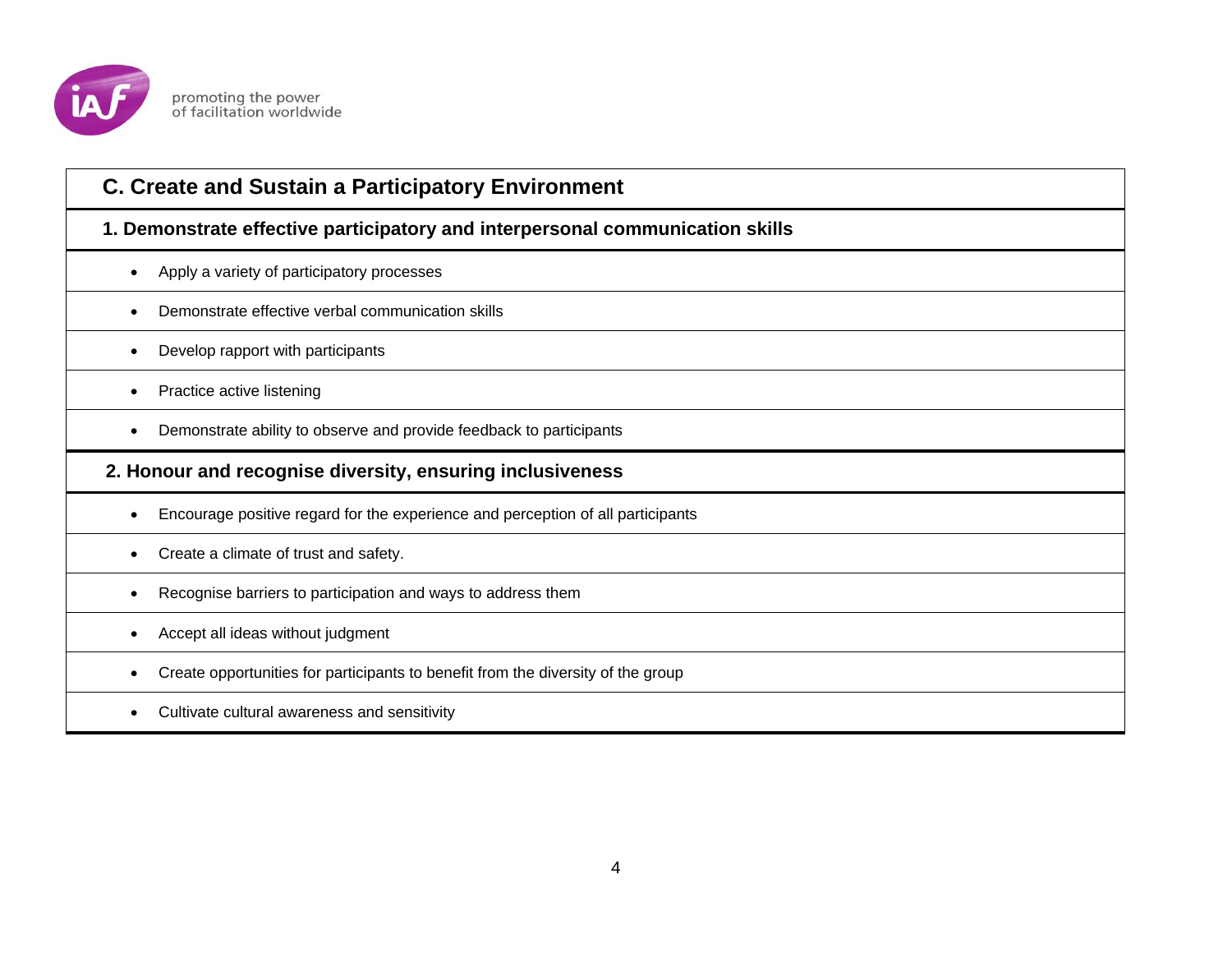

## **3. Manage group conflict**

- Help individuals identify and review underlying assumptions
- Recognise conflict and its role within group learning / maturity
- Provide a safe environment for conflict to surface
- Manage the range of behaviours demonstrated by group members
- Recognise and address the value of tension and conflict and its impact in arriving at a group decision
- Be sensitive to cultural factors regarding conflict

# **4. Evoke group creativity**

Draw out participants with various approaches to learning and ways of processing of information

#### • Encourage creative thinking

- Use approaches that best fit needs and abilities of the group
- Stimulate and tap group energy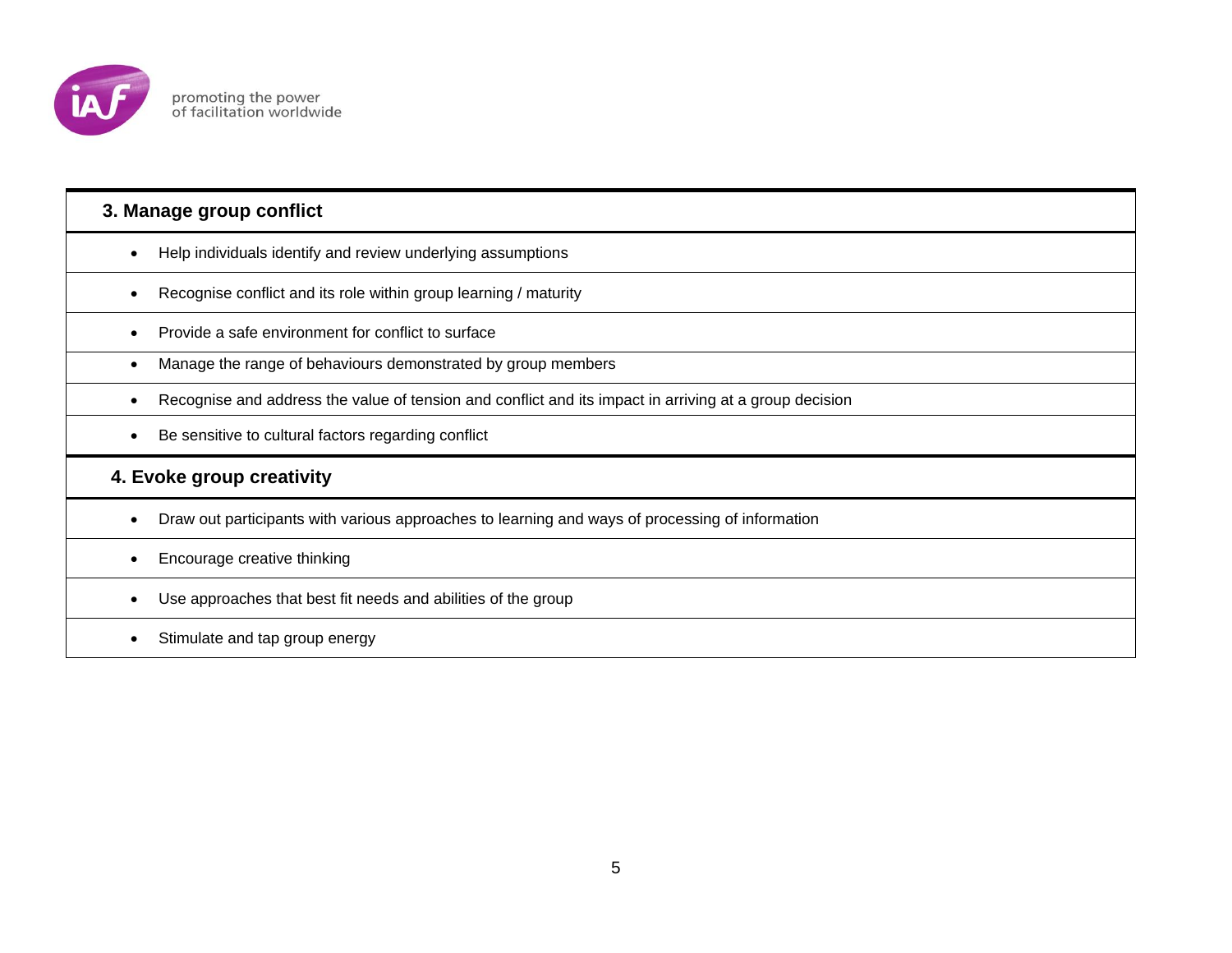

| D. Guide Group to Appropriate and Useful Outcomes                                                                                            |
|----------------------------------------------------------------------------------------------------------------------------------------------|
| 1. Guide the group with clear methods and processes                                                                                          |
| Establish clear context for the session<br>$\bullet$                                                                                         |
| Clarify and summarise to elicit the sense of the group<br>$\bullet$                                                                          |
| Manage small and large group process<br>٠                                                                                                    |
| 2. Facilitate group self-awareness about its task                                                                                            |
| Vary the pace of activities according to needs of group<br>$\bullet$                                                                         |
| Identify information the group needs, and draw out data and insight from the group<br>$\bullet$                                              |
| Help the group to make sense of the underlying issues in their discussion, clarify patterns, trends, root causes, frameworks for action<br>٠ |
| Assist the group in reflection on its experience                                                                                             |
| 3. Guide the group to consensus and desired outcomes                                                                                         |
| Use a variety of approaches relevant to achieving group consensus<br>$\bullet$                                                               |
| Use a variety of approaches relevant to meeting group objectives<br>$\bullet$                                                                |
| Adapt processes to changing situations and needs of the group<br>$\bullet$                                                                   |
| Assess and communicate group progress                                                                                                        |
| Recognise and clarify tangents in order to refocus on the task                                                                               |
| Foster task completion                                                                                                                       |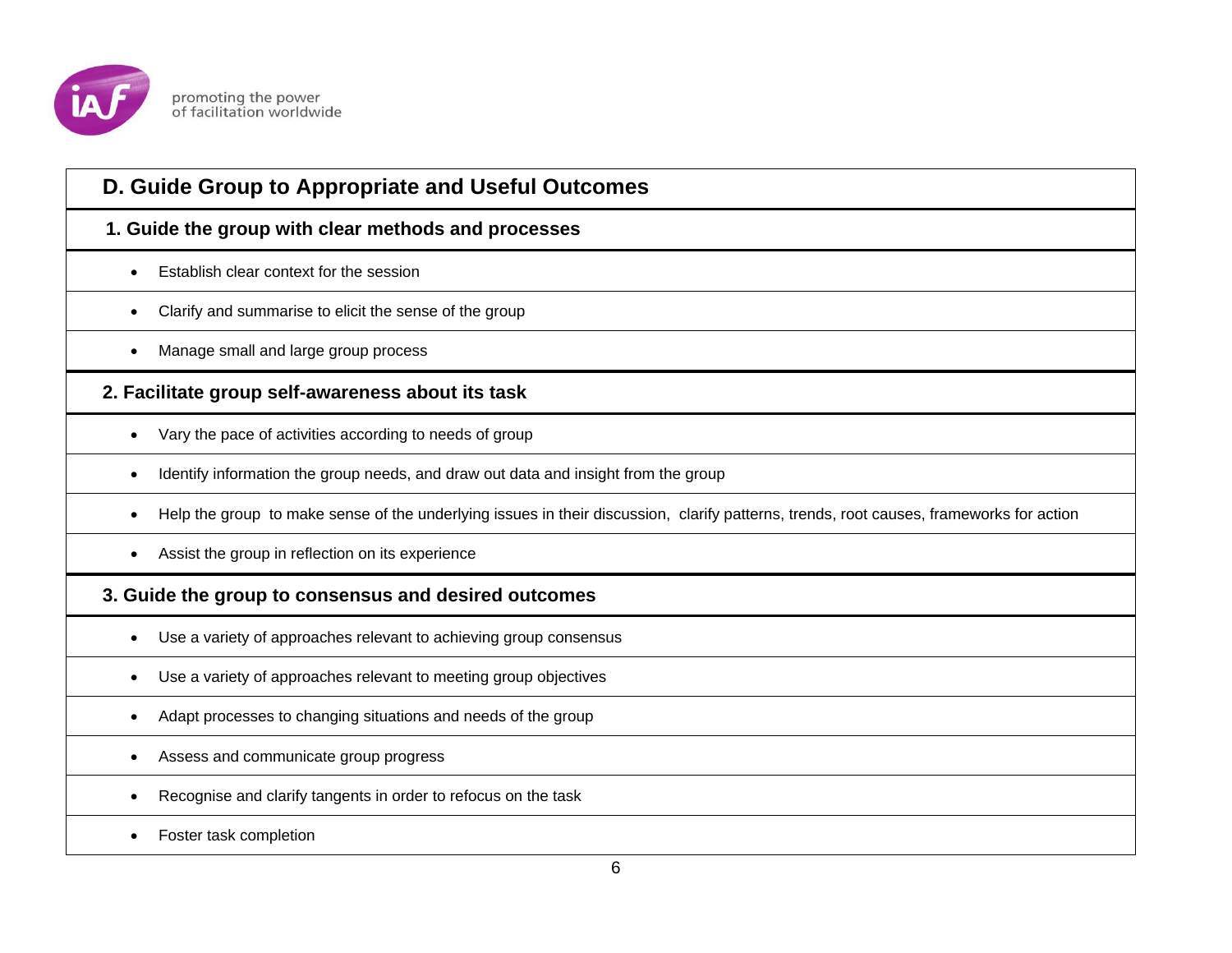

# **E. Build and Maintain Professional Knowledge**

#### **1. Maintain a base of knowledge**

 Knowledgeable in the theory and practice of group process facilitation and related knowledge about people, organisations, groups and processes (e.g. organisational development, psychology, conflict resolution, dynamics of change, learning and thinking theory)

## **2. Know a range of facilitation methods**

- Understand a range of models and / or processes that may help groups generate ideas, solve problems, prioritise, take decisions and plan
- Understand a variety of group methods and techniques
- Know consequences of misuse of group methods
- Distinguish process from task and content
- Learn new processes, methods, models and technologies in support of client's changing/emerging needs

#### **3. Maintain professional standing**

- Engage in ongoing study / learning related to our field
- Continuously gain awareness of new information in our profession
- Practice reflection and learning
- Build personal industry knowledge and networks across our field